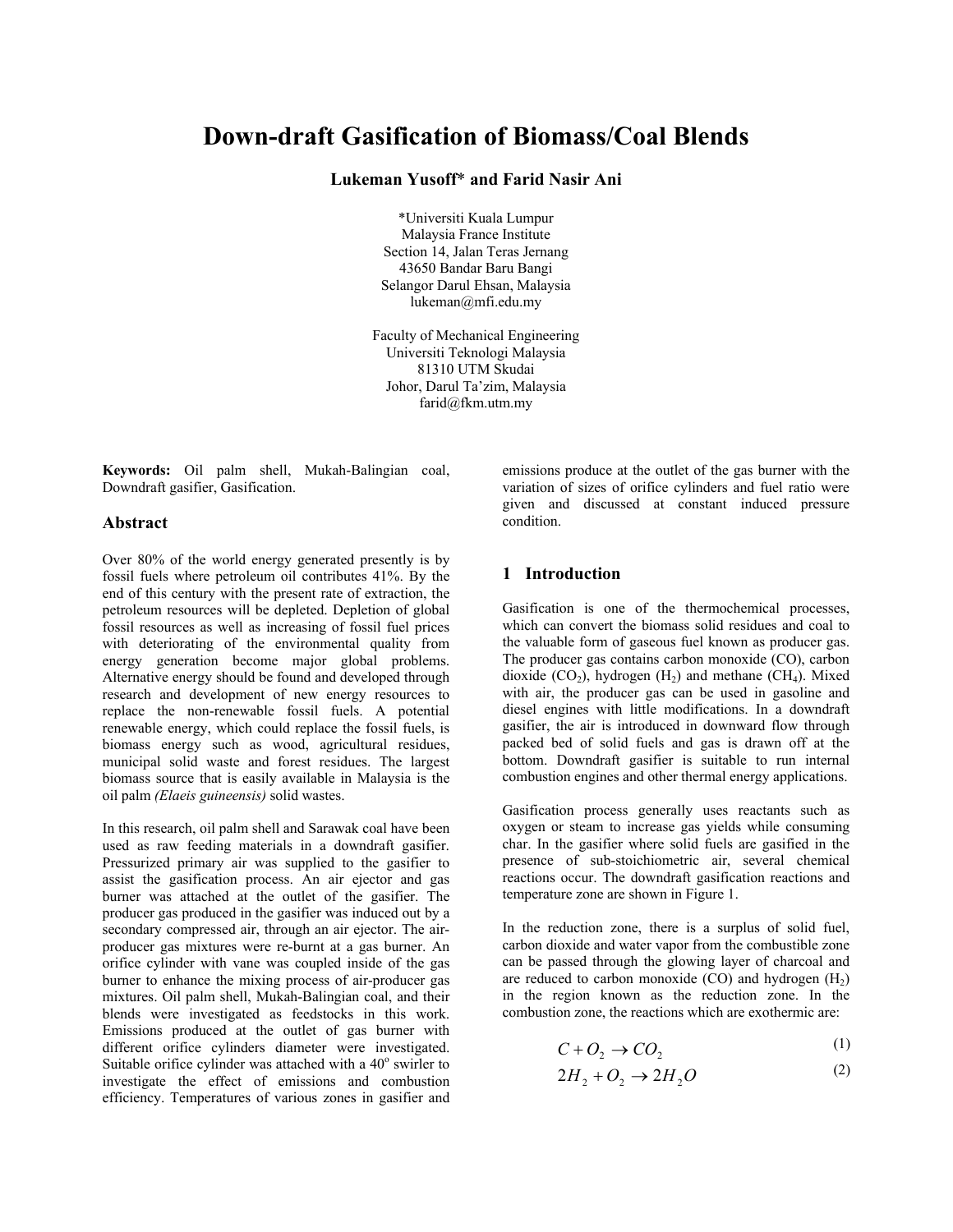

Figure 1: Downdraft gasification reactions and temperature zone

The reaction in the reduction zone which are endothermic, will decrease the temperature during the reduction process are :

$$
C + CO_2 \rightarrow 2CO \tag{3}
$$

$$
C + H_2 0 \to CO + H_2 \tag{4}
$$

$$
C + 2H_2 \rightarrow CH_4 \tag{5}
$$

$$
CO + 3H_2O \rightarrow CH_4 + H_2O
$$
  

$$
C + 2H_2O \rightarrow CO_2 + H_2
$$

$$
CO + H_2O \rightarrow CO_2 + H_2 \tag{6}
$$

Producer gas is therefore a mixture of the gaseous such as hydrogen  $(H_2)$ , carbon monoxide  $(CO)$ , carbon dioxide  $(CO<sub>2</sub>)$ , nitrogen  $(N<sub>2</sub>)$ , methane  $(CH<sub>4</sub>)$ , and small amount of other hydrocarbons. The combustible components of the gas are CO,  $H_2$ , CH<sub>4</sub> and C<sub>x</sub>H<sub>x</sub>, the percentages of which should be made as high as possible. The quantity of CO in the gas depends on the temperature in the reduction zone. To achieve complete reduction, the temperature in the reduction zone must be at least 1100 °C [1].

If water vapor is present, reaction (4) play an important role to enrich the gas with  $H_2$  and thus enhance its heating value. However, if too much water is present, CO may react with  $H_2O$  to form  $CO_2$  and  $H_2$ , as indicated by reaction (6) and the quantity of CO may be reduced.

In the present research, a downdraft gasifier has been used. Pressurized primary air was supplied to the gasifier to assist the gasification process. An air ejector and a gas burner were attached with the gasifier. Producer gas produced in the gasifier was induced out by the secondary compressed air at 2 bar, through the air ejector. The airproducer gas mixtures were re-burnt at the gas burner. Orifice cylinder and vane was coupled inside of the gas burner to enhance the mixing of air-producer gas mixtures.

Oil palm shell, Mukah-Balingian coal and the blend of both them were used as feedstocks in this work. Emissions produced from the combustion process at the gas burner with different orifice cylinders were investigated. Orifice cylinder produce the lowest emissions was attached with a  $40^\circ$  swirler to investigate the effect of emissions and combustion efficiency.

## **2 Experimental Set-up**

### **2.1 Downdraft Gasifier, Air Ejecetor and Gas Burner**

Downdraft gasifier as shown in Figure 2 was designed and fabricated on 1988 by Salim in Universiti Teknologi Malaysia, Skudai, Johor, Malaysia [2]. Capacity of the gasifier is  $43,000 \text{ cm}^3$ , but only half of it can be used to get the best possible gasification process. A layer of refractory material was covered around the bottom of the gasifier for high temperature insulation around  $1000^{\circ}$ C. There is also having a component called throat at combustion zone. The throat is function to increase the temperature concentration at combustion zone.



Figure 2: Downdraft gasifier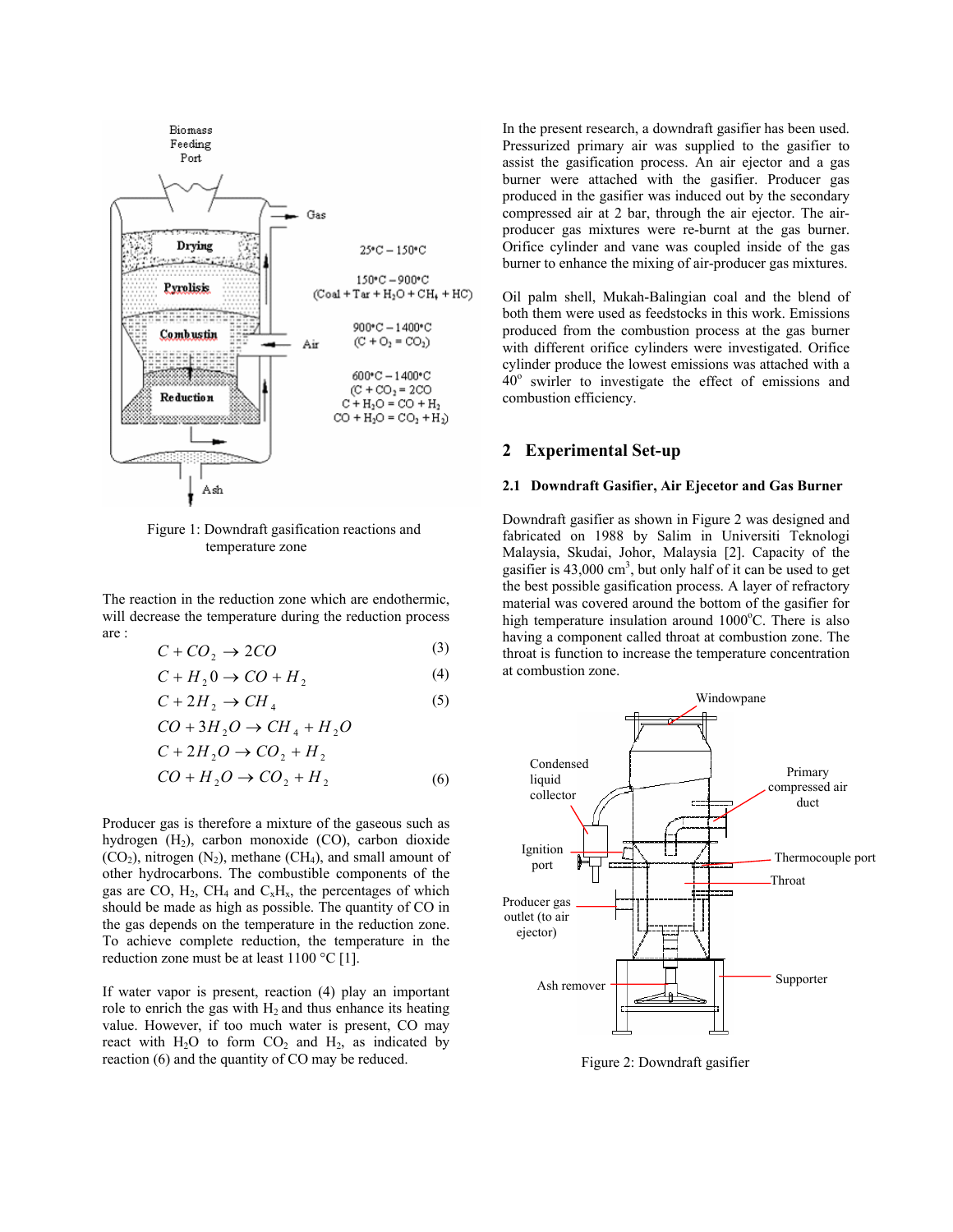An air ejector as shown in Figure 3 is designed to supply secondary air to gas burner. The ejector also acts to induce producer gas from gasifier to the gas burner before its being burnt. An orifice cylinder was installed inside of gas burner to increase the air-producer gas mixing. The diameters of orifice cylinders are 80, 100 and 120 mm with same 30 mm length.



Figure 3: Gas burner and ejector

Gas burner without orifice cylinder is known as "GB", gas burner with 80 mm orifice cylinder is known as "GB80", gas burner with 100 mm orifice cylinder is known as "GB100", gas burner with 120 mm orifice cylinder is known as "GB120", and gas burner with orifice cylinder that produced the lowest emission and installed with  $40^{\circ}$ vane is known as "GB80V".

#### **2.2 Experimental Procedures**

Oil palm shell is obtained from Federal Land Development Authority (FELDA) Palm Oil Mills, Kulai, Johor, Malaysia while Mukah-Balingian coal is obtained from Genesis Forces Sdn. Bhd., Sarawak. Oil palm shell solid density and apparent density is 1.53  $g/cm<sup>3</sup>$  and 1.47 $g/cm<sup>3</sup>$ , respectively [3]. The proximate, ultimate analysis and calorific values oil palm shell [4] and Mukah-Balingian Coal [5] [6] are shown in Table 1.

| <b>Analysis</b>                | Oil palm<br><b>Shell</b> | Mukah-<br><b>Balingian</b><br>Coal |
|--------------------------------|--------------------------|------------------------------------|
| Proximate analysis (wt. $\%$ ) |                          |                                    |
| Ash                            | 2.50                     | 2.13                               |
| Volatiles matter               | 77.20                    | 35.81                              |
| Fixed carbon                   | 20.30                    | 50.60                              |
| Moisture (wt. % air dry)       | 8.40                     | 11.46                              |
| Ultimate analysis (wt. $\%$ )  |                          |                                    |
| Carbon                         | 55.35                    | 51.31                              |
| Hydrogen                       | 6.27                     | 5.60                               |
| Oxygen                         | 38.01                    | 43.09                              |
| Nitrogen                       | 0.37                     | 0.00                               |
| Calorific Value (MJ/kg)        | 19.56                    | 23.50                              |

Table 1: Proximate and ultimate analysis of oil palm shell

Air ejector, gas burner (without orifice cylinder), air compressor, thermocouples, gas analyzer, pressure regulator, and gas-torch were placed to the gasifier. 4 kg oil palm shell was put in gasifier and was ignited. Primary air at 0.75-1.25 bar was supplied to gasifier. When thick white smoke appeared, another 1 kg oil palm shells were added to the gasifier. When the smoke became thicker, 2 bar secondary air were supplied to gas burner through air ejector. The air-producer gas was ignited and flame appeared at gas burner.

The emissions, combustion efficiency and flame temperatures were determined by using gas analyzer. Then, the oil palm shell feed was replaced with Mukah-Balingian coal, followed by the blend of oil palm shell and Mukah-Balingian coal. An 80 mm orifice cylinder was installed to gas burner and same tests were done, followed by 100 mm and 120 mm orifice cylinders. Orifice cylinder produced the lowest emission was coupled with  $40^{\circ}$  vane to see the different in emission produced.

## **3 Results and Discussions**

Three results have been investigated which are temperature variation inside of gasifier, emissions produced at gas burner and the flame colour and shapes.

#### **3.1 Temperature Variation**

By using oil palm shell as feed, the temperatures produced inside of gasifier are in the range of 351-1342 K, where 351 K is at drying zone, 573 K is at pyrolisis zone, 1342 K is at combustion zone and 1120 K is at reduction zone. When Mukah-Balingian coal is used, the temperature changed to 329 K at drying zone, 436 K at pyrolisis zone, 1183 K at combustion zone and 981 K at reduction zone. The values are lower than temperatures based on oil palm shell as feed as shown in Figure 4. By using the blend of



Figure 4: Temperature comparison for oil palm shell (POS), Mukah-Balingian coal (MBC) and the mixture of them (POS+MBC) as feed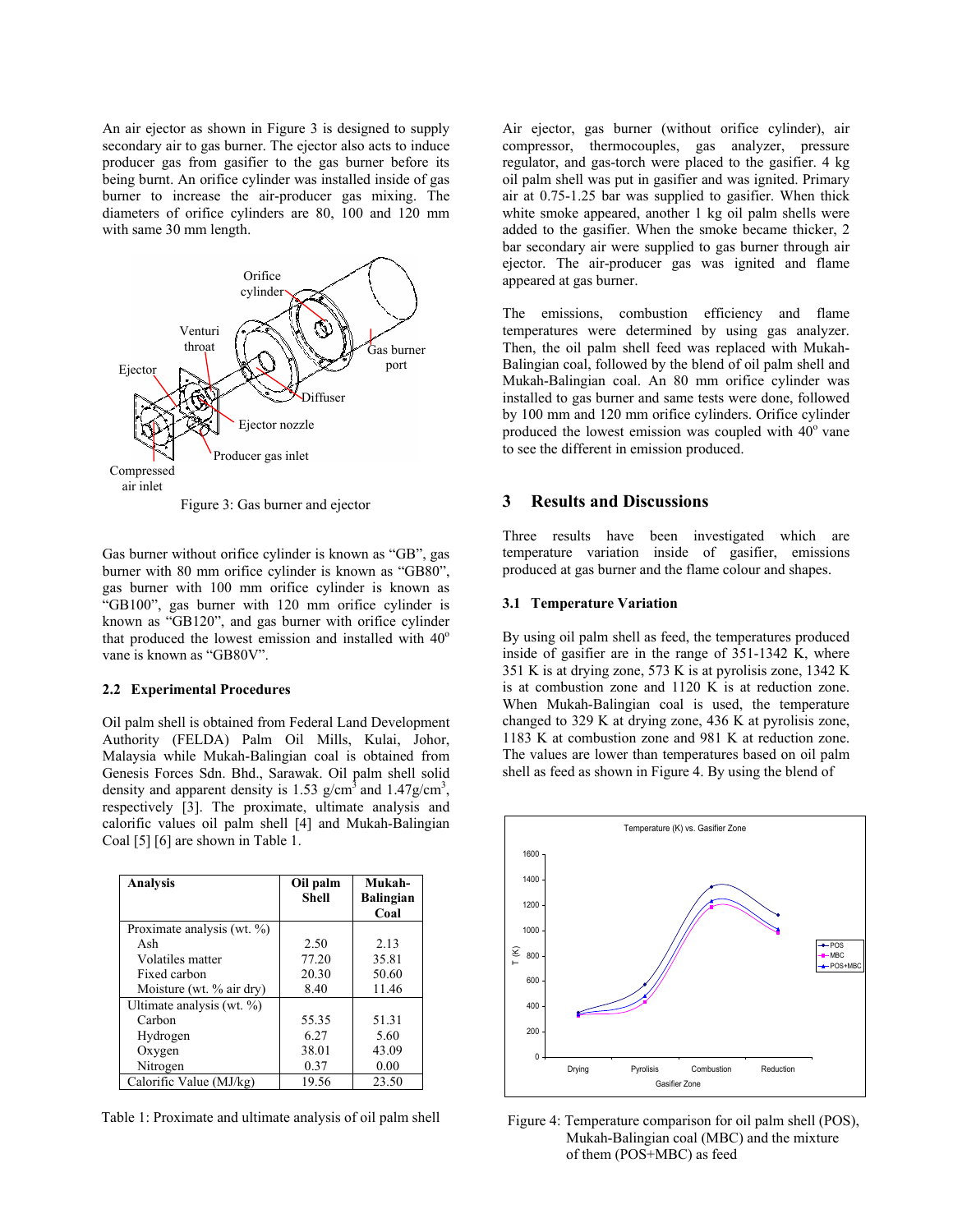oil palm shell and Mukah-Balingian coal as feed, the average temperatures inside of gasifier are 338 K at drying zone, 483 K at pyrolisis zone, 1230 K at combustion zone and 1008 K at reduction zone.

#### **3.2 Emissions**

Emission data contains  $NO<sub>x</sub>$  (ppm), CO (ppm), percentage of  $CO<sub>2</sub>$ ,  $O<sub>2</sub>$  and excess air, flame temperature (K), and combustion efficiency  $(\%)$ . The NO<sub>x</sub> value is high base on oil palm shell as feed. When Mukah-Balingian is used the  $NO<sub>x</sub>$  was reduced. The blend of both fuel produced  $NO<sub>x</sub>$ value in between of them. GB80V produced the lowest  $NO<sub>x</sub>$  value for all fuel used, followed by GB80, GB100, GB120 and GB. The lowest  $NO<sub>x</sub>$  value is 52 ppm, while the highest is 139 ppm as shown in Figure 5. CO produced is almost same with the  $NO<sub>x</sub>$  profile as shown in Figure 6. The value is high based on oil palm shell feed, followed by the blend of oil palm shell and Mukah-Balingian coal, and the lowest is Mukah-Balingian coal. GB80V is also produced the lowest CO for all feed used, followed by GB80, GB100, GB120 and GB, while the highest and the lowest value is 258 ppm and 152 ppm.

 $CO<sub>2</sub>$  is increased when oil palm shell is changed to Mukah-Balingian coal feed, while GB80V produced the highest, followed by GB80, GB100, GB120 and GB as shown in Figure 7. The highest and the lowest value are 14.9 % and 12.2 % respectively.  $O_2$  produced is contrasted with  $CO_2$ profile as shown in Figure 8. Oil palm shell produced the highest with 8.7 % at GB, followed by the blend of oil palm shell and Mukah-Balingian coal. The lowest is Mukah-Balingian coal with 4.9 % at GB80V. Equivalent to O2, percentage of excess air is also high base on oil palm shell fuel, and then decrease when the feed is changed to Mukah-Balingian coal. The value is high at GB for all feed base, with 19.5 % is the maximum. Minimum excess air is at occurred at GB80V, with 17.1 %, 15.5 % and 14.6 % base on oil palm shell, the blend of oil palm shell and Mukah-Balingian coal, and Mukah-Balingian coal, respectively, as shown in Figure 9.

Combustion efficiency is low base on oil palm shell as feed with 69 % for GB, 75.4 % for GB80, 72 % for GB100, 71.7 % for GB120, and 78.1 % for GB80V. This value is increase to 88.1 % for GB, 92.1 % for GB80, 91.7 % for GB100, 90.2 % for GB120, and 94.2 % for GB80V when the oil palm shell is changed to Mukah-Balingian coal. For the blend of them, the combustion efficiency is in between of them as shown in Figure 10. Flame temperature is almost equivalent to the combustion efficiency profile. Mukah-Balingian coal produced the highest temperature, followed by the blend of oil palm shell and Mukah-Balingian coal. Oil palm shell feed used produced the lowest. GB80V produced the highest flame temperature with 870 K as shown in Figure 11, followed by GB80, GB100, GB120 and GB with 863 K, 858 K, 838 K, and 828 K, respectively.



Figure 5:  $NO<sub>x</sub>$  vs. type of fuel used



Figure 6: CO vs. type of fuel used



Figure 7:  $CO<sub>2</sub>$  vs. type of fuel used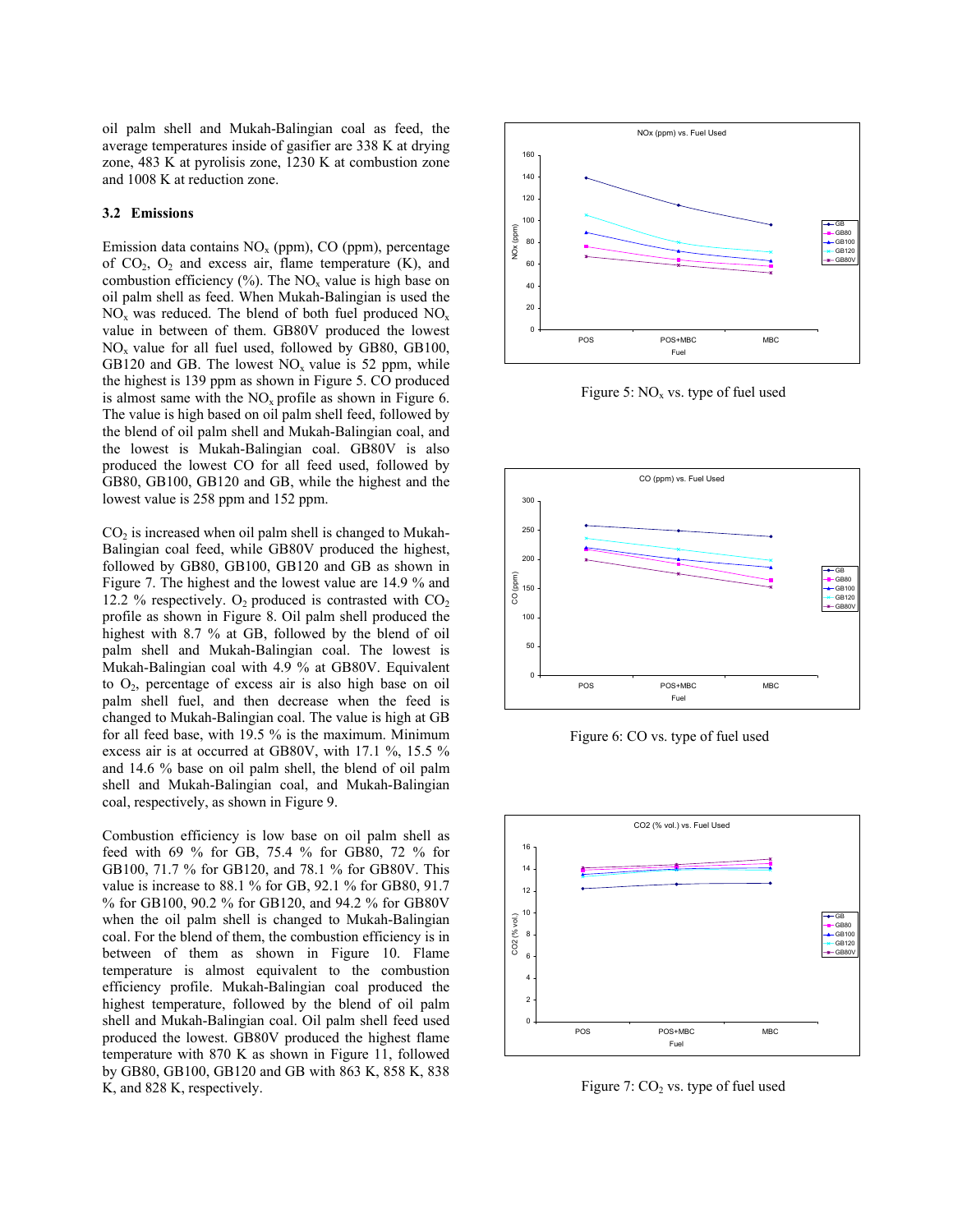

Figure 8:  $O_2$  vs. type of fuel used



Figure 9: Excess air vs. type of fuel used



Figure 10: Combustion efficiency vs. type of fuel used



Figure 11: Flame temperature chart vs. type of fuel used

## **3.3 Flame Colour and Shapes**

Blue and shorter flames were obtained at the burner port as the amount of coal increases in the feed mixtures. Coal gasification produces intense flames compared with biomass flames which produces disperse flames as seen in Figures 12, Figure 13 and Figure 14. The effect of using  $40^\circ$  swirler inserted in the orifice port also gives control flames shape as compared without using swirler with the premixed gaseous fuel and air.



Figure 12: Flame emitted at (a) gas burner without orifice cylinder, (b) gas burner with 120mm orifice cylinder, (c) gas burner with 100mm orifice cylinder, (d) gas burner with 80mm orifice cylinder and (e) gas burner with 80mm orifice cylinder and 40° swirler based on palm oil shell as feed.